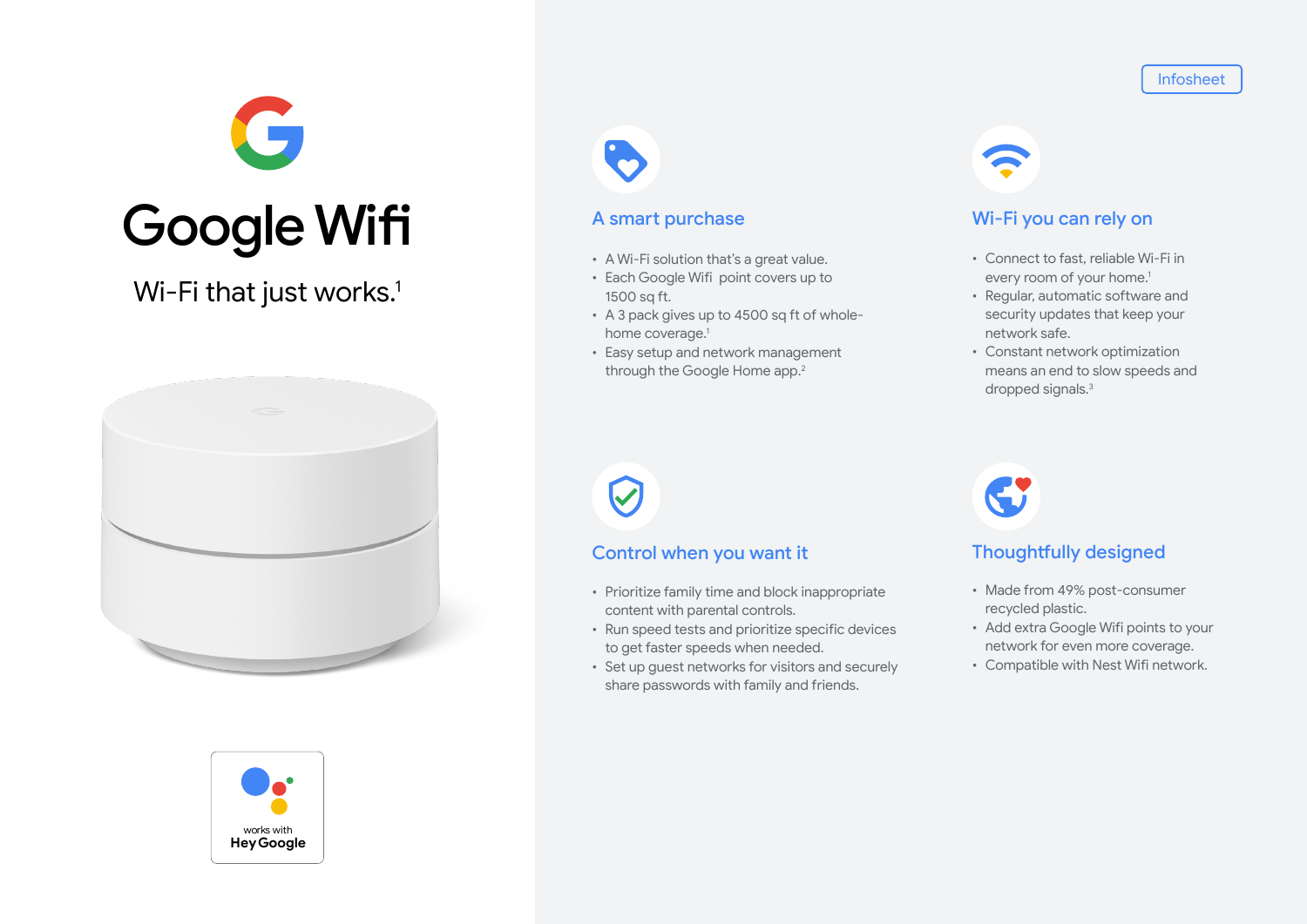# **Google Wifi** See how we compare to our competitors

**Google Wifi 3 Pack Amazon eero 3 Pack Netgear Orbi 3 Pack TP Link Deco M5 PRICE MSRP** \$199.99 \$249 \$199 \$299 **WI-FI DUAL BAND 802.11 AC** ✓ ✓ ✓ ✓ **COVERAGE1** 4500 sq ft 5000 sq ft 4500 sq ft 5500 sq ft **CONTROL AND MONITORING DIGITAL ASSISTANT** ✓ Works with "Hey Google" ✓ Works with Alexa ✓ Works with "Hey Google"/Alexa ✓ Works with Alexa **APP Google Home** Control your compatible smart devices in one place. **eero** Wi-Fi control only. **Orbi** Wi-Fi control only. **Deco** Wi-Fi control only. **OTHER HW FEATURES** NUMBER OF **ETHERNET PORTS** 6 (2 per node) 6 (2 per node) 6 (2 per node) 2 (root only) 2 (root only) **PARENTAL CONTROLS AND SECURITY WPA3 - SECURITY** ✓ **✕ ✕ ✕ FAMILY WI-FI** Free Free Free Free Free Paid Paid (3 Yr Free) **SAFESEARCH** Free Paid Paid Paid Paid Paid Paid (3 Yr Free)

Infosheet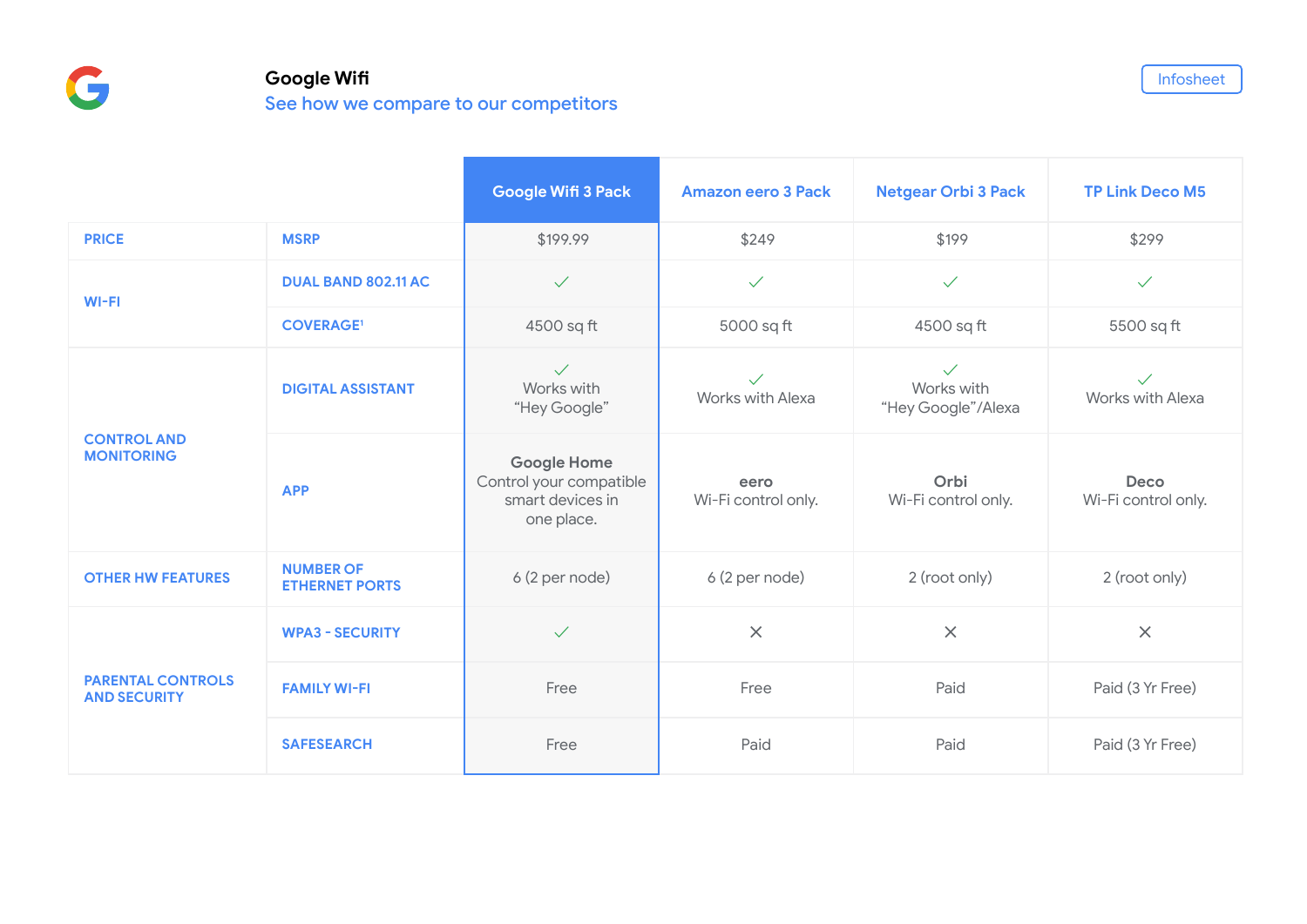G

# **Google Wifi**

See how Google Wifi compares to Nest Wifi

|                          |                                                                  | <b>Google Wifi</b>         | <b>Nest Wifi</b>                                      |
|--------------------------|------------------------------------------------------------------|----------------------------|-------------------------------------------------------|
| <b>PRICE</b>             | <b>MSRP</b>                                                      | \$99.99/\$199.99           | \$169/\$269/\$349                                     |
| <b>WI-FI SPECS</b>       | DUAL BAND 802.11 AC                                              | $\checkmark$               | $\checkmark$                                          |
|                          | <b>PERFORMANCE</b>                                               | AC1200 (2x2)               | Router: AC2200 (4x4)<br>Point: AC1200 (2x2)           |
|                          | <b>COVERAGE<sup>1</sup></b>                                      | 1500 sq ft / device        | 2200 sq ft / router<br>1600 sq ft / device            |
| <b>OTHER HW FEATURES</b> | <b>NUMBER OF ETHERNET PORTS</b>                                  | 2 per node                 | 2 on router only                                      |
|                          | <b>COMPUTE</b>                                                   | Quad Core 700 MHz          | Quad Core 1.5 GHz                                     |
|                          | <b>MEMORY (RAM)</b>                                              | 512 MB                     | 1 GB / 768 MB                                         |
| <b>SOFTWARE FEATURES</b> | <b>SECURITY - WPA3</b>                                           | $\checkmark$               | $\checkmark$                                          |
|                          | <b>SAFESEARCH, FAMILY WI-FI,</b><br><b>DEVICE PRIORITIZATION</b> | $\checkmark$               | $\checkmark$                                          |
|                          | "HEY GOOGLE"                                                     | $\checkmark$<br>Works with | $\checkmark$<br>Built-in                              |
| <b>DESIGN</b>            | % OF PCR PLASTIC                                                 | 49%                        | 45%                                                   |
|                          | <b>COLORS</b>                                                    | Snow                       | Snow (routers and points)<br>Sand, Mist (points only) |

Infosheet

Google Wifi packaging and hardware materials were updated in 2020 to be more sustainable. It has the same software features but will now be set up and controlled in the Google Home app.